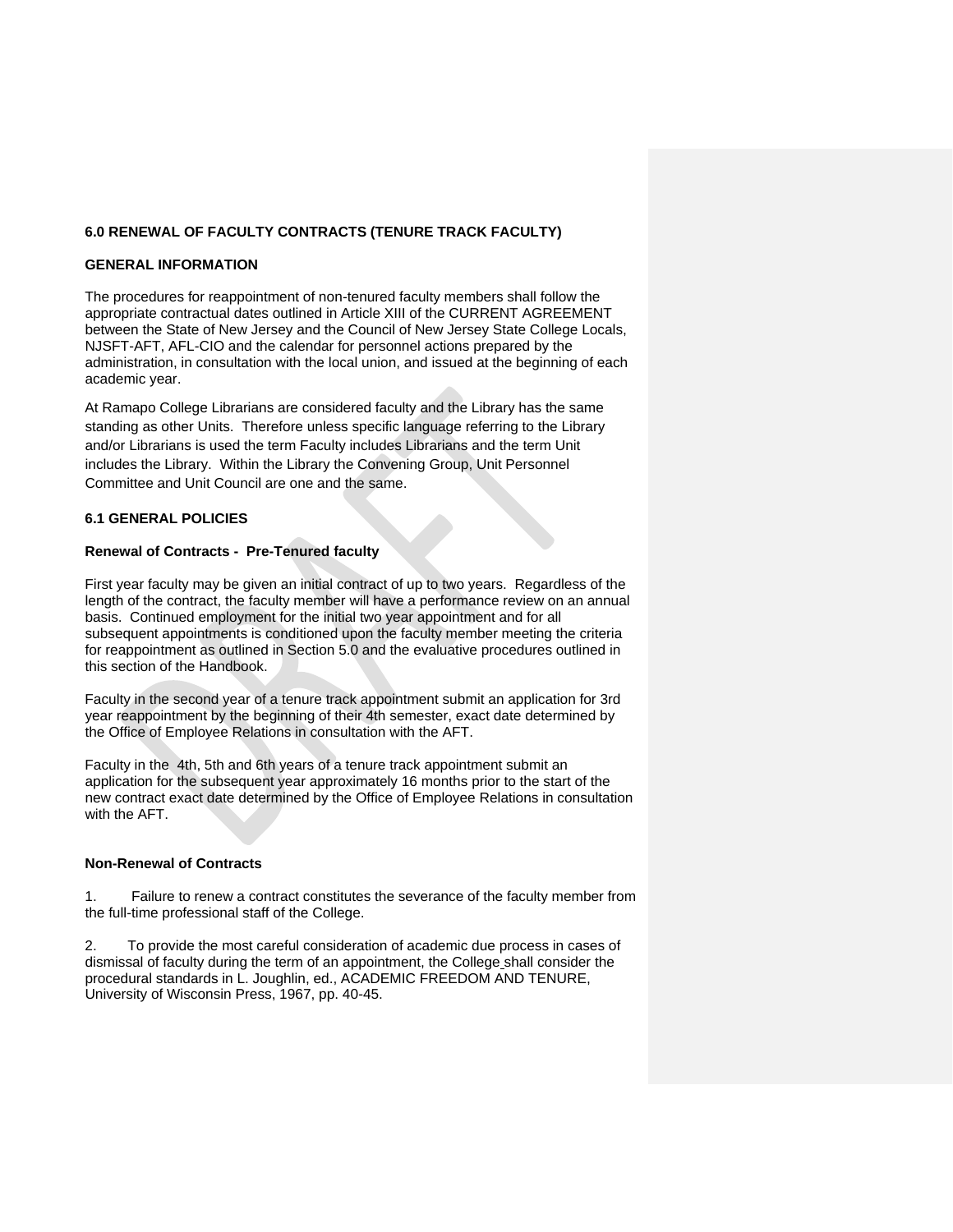3 . The College shall have the right not to renew the contract of non-tenured faculty if either:

a. There is a period of fiscal emergency and adequate funds are not available, or

b. The services of the faculty member are no longer required by reason of changes in the educational program of the College, or.

c. The faculty member has not met the required standard of performance.

4. Upon failure to renew contract for either of the reasons cited in a or b above, the College shall make a conscientious effort to use the services of the faculty member in some other school or division or capacity for which they have the necessary qualifications. If these services cannot be used at the time of failure to renew contract, the College will make a conscientious effort to give them first consideration for any new position to be filled in the future for which they may have the necessary qualifications at the rank held when dismissed.

# **6.2**

### **Procedures for Reappointment of Tenure-Track Faculty**

**It is recommended that non-tenured faculty request to meet yearly with the Dean to discuss progress based on established criteria for reappointments.**

# **INITIAL REVIEW OF FACULTY WITH 2 YEAR APPOINTMENT**

#### **Faculty on an initial 2 year appointment will be reviewed in their second semester. The review will include all of the following:**

1. A classroom observation by a member of the convening group is carried out in each of the first two semesters.

2. The convening group discusses the faculty member's progress in teaching and future contributions to the convening group, along with the reappointment criteria, and writes a letter summarizing the discussion. The letter goes to the individual faculty member

3. and the Dean.

4. A Dean conducts a classroom observation in the second semester.

5. The faculty member will meet with the Dean to review progress and to discuss how best the faculty member can meet criteria for upcoming reappointments.

# 6.3 **REAPPOINTMENT OF FACULTY TO 3rd, 4TH, 5TH AND/OR 6TH YEAR**

### **APPLICANT**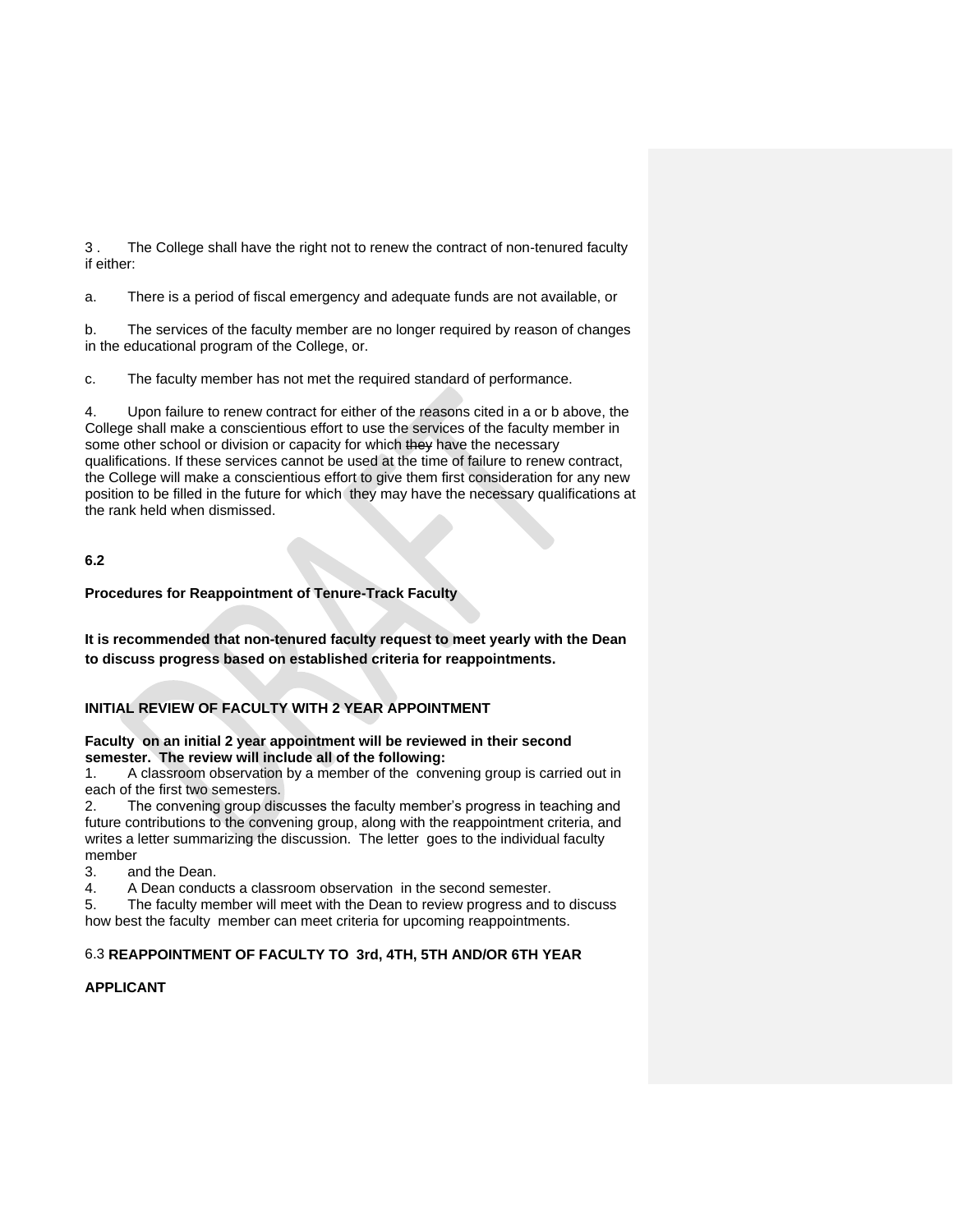1. Faculty members seeking reappointment to a 3rd, 4th, 5th or 6th year inform the Dean, the Convening Group. the Unit Personnel Committee (UPC), and Employee Relations (ER) .

2. Applicant requests a Convening Group letter be sent to the UPC.

3. All faculty members applying for reappointment shall submit a complete application in accordance with established procedures.

4. Applications must include all documentation per the Reappointment Checklist (Insert link to checklist) and be formatted in accordance with the digital submission guidelines provided by ER (insert link to digital application guidelines). Applicants may submit additional information which they consider appropriate.

# **CONVENING GROUP**

5. At the first Convening Group meeting each academic year Convening Group establishes members of the group who will serve as peer observers for non-tenured faculty, which course(s) will be observed and in which semester.

6. Discusses application based on the Criteria with particular emphasis on the applicant's contributions to the convening group. Applicants for reappointment may not be present for discussion.

7. A letter summarizing the discussion must be written by the Convener or another member of the group. The letter is then affirmed by a simple majority of the convening group members and a statement to that affirmation is included in the letter. The letter must be signed by the writer.

8. Convening Group sends letter to UPC by the submission date set by ERin advance of UPC's review of the application so that UPC will consider the letter in the evaluation.

# **UNIT PERSONNEL (UPC) COMMITTEE AND UNIT**

### **UPC MEMBERSHIP**

9. Membership shall consist of 3-5 Unit members, as determined by the Unit prior to soliciting nominations.The Library Personnel Committee (LPC) consists of all Library faculty.

10. All members shall be tenured faculty.

11. If the number of nominees for the Committee exceeds the number determined (refer to step 1) an election will be held.

# **PROCEDURES**

12. The UPC shall follow all procedures as stated below. Questions shall be directed to the Employee Relations and or Unit AFT representative.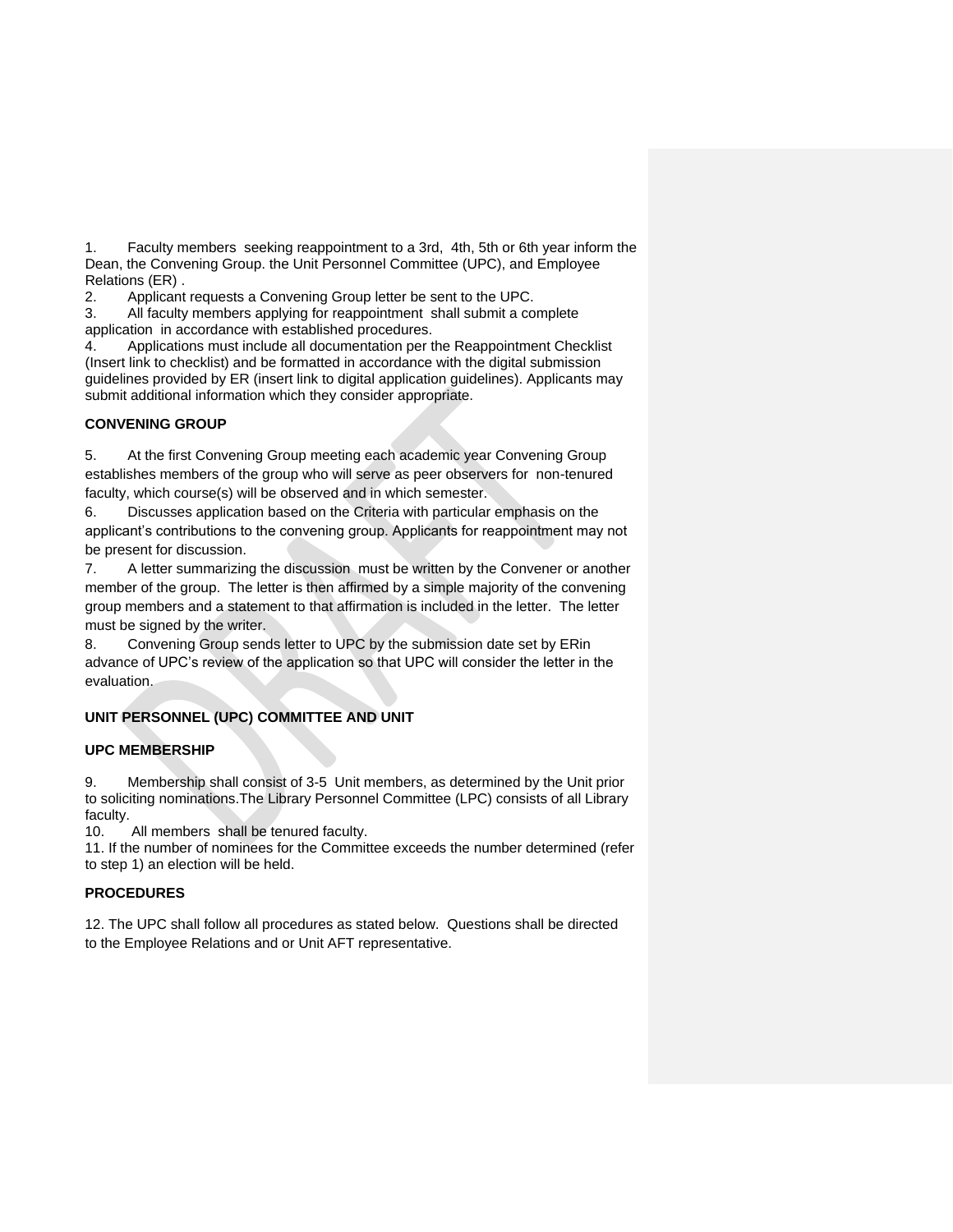13. The UPC shall conduct a preliminary review of the application and inform the applicant of any missing information and/or non-compliance with proper presentation and formatting by the established calendar deadline.

14. The UPC will establish a deadline for a final application submission giving the applicant sufficient time to make changes and allowing for sufficient time for final review by the UPC prior to consideration by the Unit.

15.After the deadline no additional materials will be considered by the UPC. The UPC will evaluate the application as submitted and will state in their evaluation letter if materials are missing.

16. The UPC evaluates each application against the criteria (insert link to 5.0) and recommends or does not recommend the applicant for Reappointment

17. The UPC shall have the right to consult with the faculty member requesting reappointment

18. Each applicant will be notified in writing of the UPC's recommendation.

 19. In the event an applicant is not recommended for reappointment they shall have the right to request and receive a hearing before the appropriate UPC (See Appeals Process Section).

20.The UPC forwards its recommendation and supporting documentation to the unit for action at least 4 days prior to the Unit Council at which the applications will be discussed.

21. Each applicant for reappointment may *r*equest and receive a hearing before the unit council prior to the unit council's consideration of the UPC's recommendation. In all cases the applicant shall have at least forty-eight (48) hours prior written notice of the scheduled meeting. The applicant may waive the forty-eight (48) hour prior written notice procedure by notifying their Dean in writing.

22. The Applicant shall inform the UPC before or at the Unit Council meeting of any factual errors in the letter. The Applicant may not make any other suggestions for the letter to the UPC.

23. Unit members review the recommendations provided by the UPC in advance of the meeting in which applications are considered.

24. The Unit Council discusses each application and its merit along the three criteria: Teaching, Scholarship, and Service.

25. An Applicant for Reappointment shall not be present for discussion of their application and voting.

26. Colleagues with a dual relationship to an applicant shall recuse themselves for the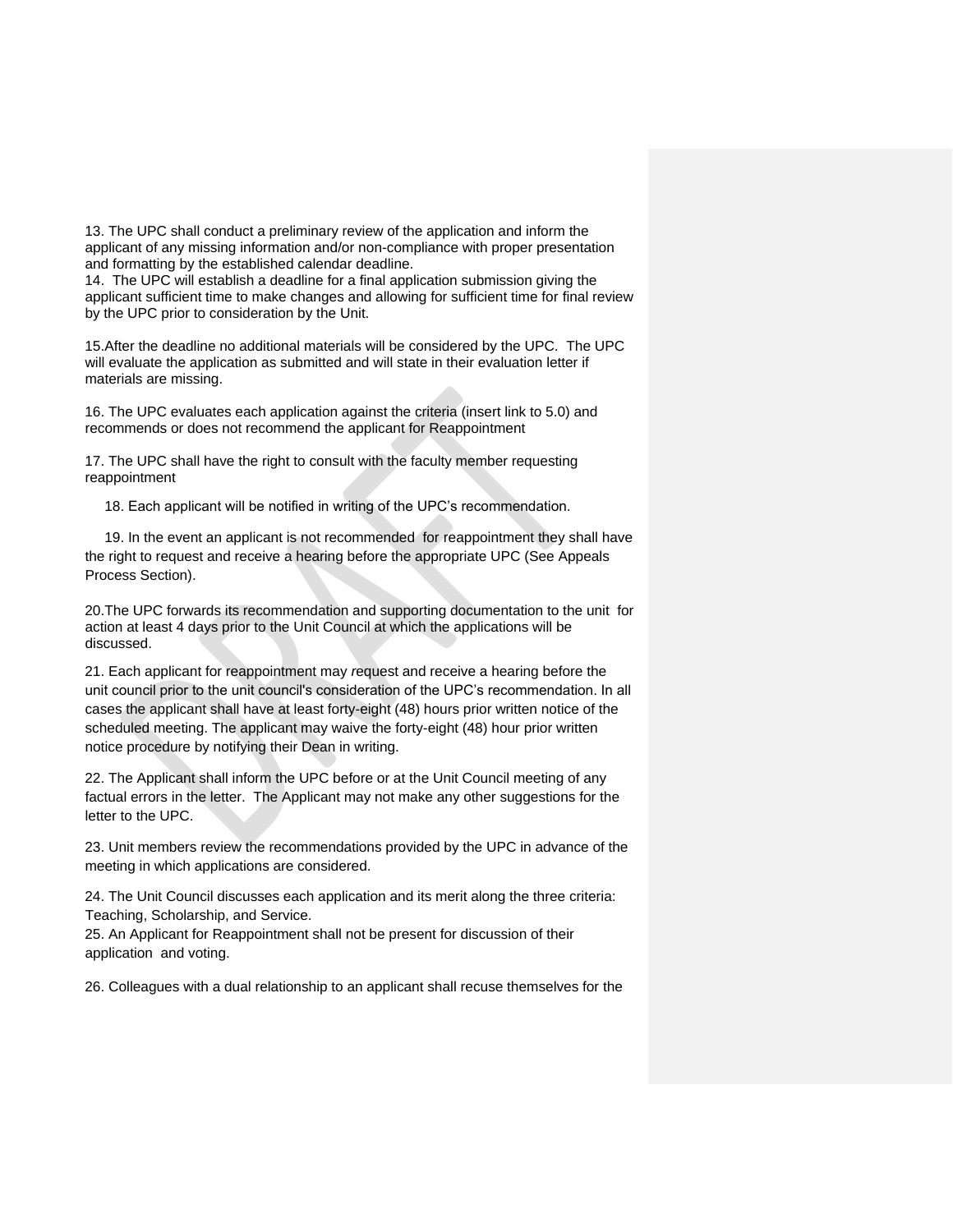discussion of that applicant.

27. All discussion of the Unit Council regarding personnel matters is confidential.

28.The UC votes to endorse or not to endorse the UPC letter.

29. The UPC may decide to make edits to the UPC letter regarding relevant information gathered during Unit Council deliberations.

30. The Dean and/or designee counts the votes for the UC

31. The Dean notifies the Unit Council, the UPC and the applicants of the outcome (endorsed or not endorsed) of the Unit Council vote.

32. When the UC vote is to endorse the UPC letter, the UPC shall add an addendum to the letter stating the endorsement. In the case of a rejection of the UPC recommendation the addendum will indicate the Unit's recommendation with respect to the 3 criteria. In order to protect the confidentiality of the Unit deliberations this addendum will not give details of the discussion.

33. The UPC submits the final letter to the appropriate folder in the digital package for subsequent review by the Dean and Provost.

### **DEAN**

34. It is recommended that the Dean meet yearly with non-tenured faculty to discuss progress based on established criteria for reappointments.

35. The Dean conducts a thorough review of the application along established criteria from section 5.0, the UPC letters and the UC vote, and makes their own recommendation available to the applicant.

36. In such cases where the Dean does not concur with a recommendation received from the unit or UPC, the Dean shall notify the chairperson of the UPC, and the applicant in writing.

37. When the Dean's recommendation is inconsistent with the Unit vote, the Unit may at a regularly scheduled or special meeting, discuss the Dean's recommendation and prepare a written response for inclusion in the 's application.

38. In the event an applicant is not recommended by the Dean, the applicant may request and receive a conference with the Dean (see Appeals Section).

39. The Dean makes available their final recommendation to the applicant and the Provost.

**Commented [1]:** Where should this go? Its not a step in the process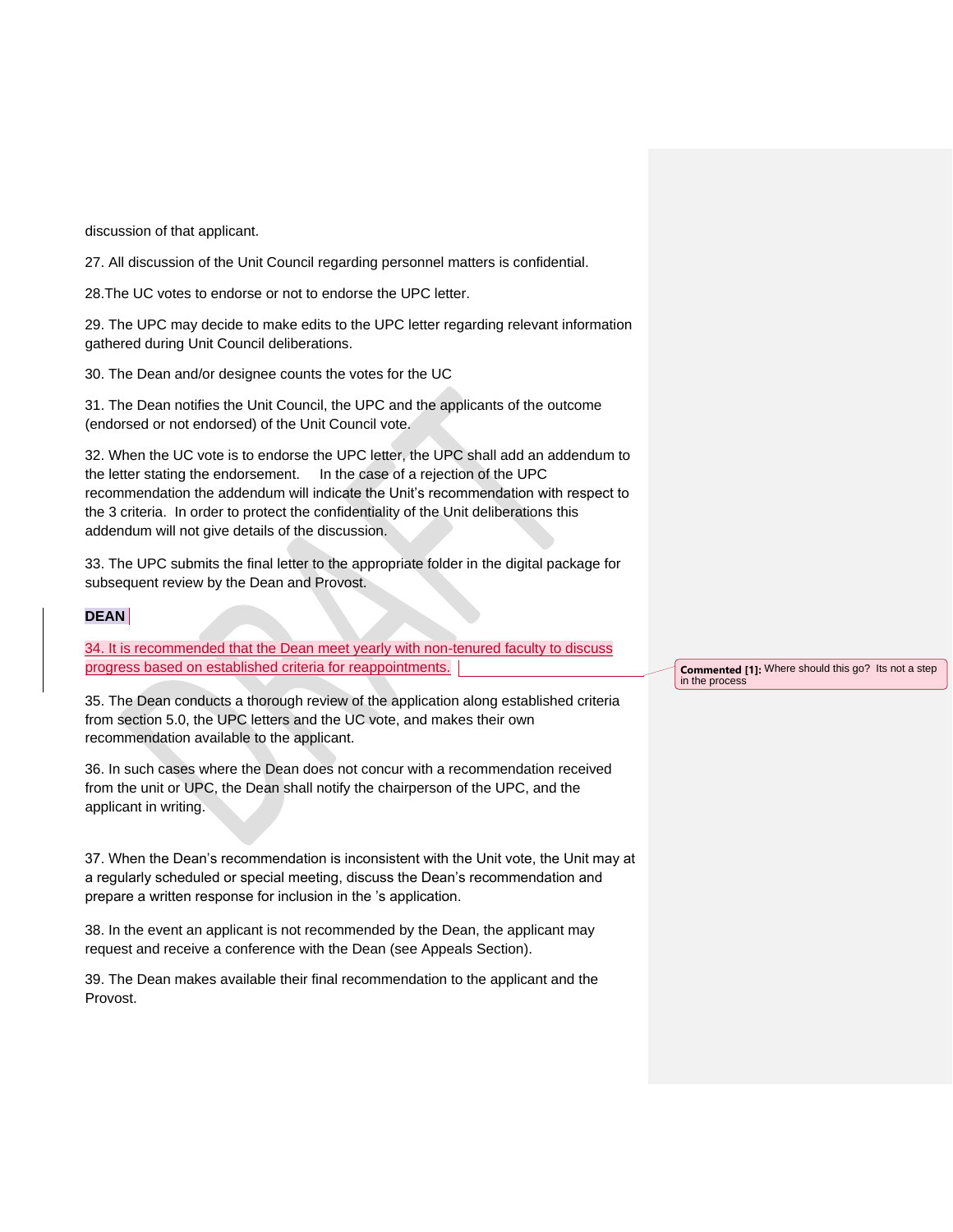#### **PROVOST**

40. The Provost reviews all documentation.

41. In such cases where the Provost does not concur with the recommendation received from the unit council, the UPC, or the Dean, the Provost shall notify the applicant and the Dean in writing ,.

42. The applicant may request and receive a conference with the Provost at which they may appear individually, or at the applicant's request, with the the chairperson of the UPC, and/or the Dean. (see Appeals Section).

43. After the conference, the Provost shall provide the applicant, the chairperson of the unit personnel committee and the Dean with an explanation of their positive or negative recommendation in writing.

44. The Provost forwards their final recommendation to the President.

#### **PRESIDENT**

45. The President reviews all documentation.

46. In such cases where the President does not concur with the recommendation of the Provost, the Dean or the UPC, the President shall notify in writing the Provost, the Dean, the chairperson of the UPC and the applicant.

47. The applicant may request and receive a conference with the President at which they may appear individually or, at the applicant's request, with the chairperson of the unit personnel committee, and/or the Dean. (See Appeals Section)

48. The President forwards all of their nominations for renewal of contract to the BOT.

#### **BOARD OF TRUSTEES**

49. The Board of Trustees makes a final decision.

#### **6.4 APPEALS PROCESS**

#### **For all possible appeals allowed in accordance with the procedure**:

A) The Applicant may request a conference with the appropriate party (UPC, Dean, Provost, President) at which they may appear individually or, at the applicant's request, with the chairperson of the unit personnel committee and*/*or the appropriate faculty, such as a convener or program coordinator.or AFT representative.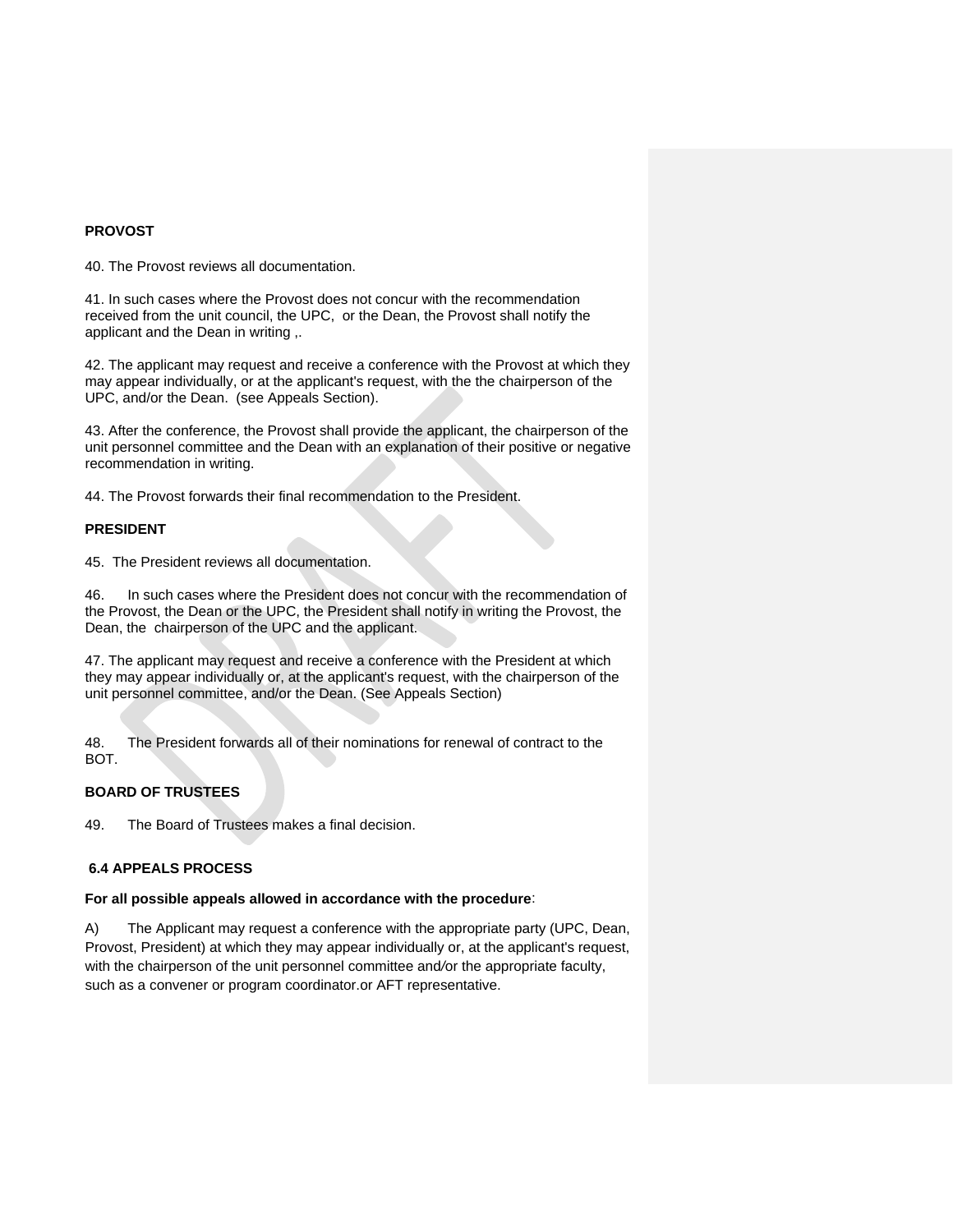B) The applicant shall have at least forty-eight (48) hours' prior written notice of the scheduled hearing. The applicant may *w*aive the forty-eight (48) hour prior written notice procedure by notifying the chairperson of the appropriate entity (UPC, Dean, Provost, President) .

# **Appeal of UPC Decision:**

1. Each applicant for reappointment with tenure shall have the right to request and receive a hearing before the appropriate UPC

2. Upon the request of the applicant for a hearing, the appeal shall be heard at a meeting of the appropriate unit personnel committee.

a. The hearing shall be held prior to a recommendation being submitted by the appropriate unit personnel committee to the unit council.

b. A written summary report of the presentations made at a hearing, signed by the chairperson of the appropriate unit personnel committee, shall be incorporated in the final recommendation of the appropriate unit personnel committee.

c. A copy of that report shall be sent to the applicant.

3. Each applicant for reappointment with tenure may *r*equest and receive a hearing before the UC council prior to the unit council's consideration of the unit personnel committee's recommendation. In all cases the applicant shall have at least forty-eight (48) hours prior written notice of the scheduled hearing. The applicant may waive the forty-eight (48) hour prior written notice procedure by notifying his/her Dean in writing.

# **Appeal of Dean's Decision:**

1. In such cases where the Dean does not concur with a recommendation received from the unit and/or UPC, the applicant(s) may request and receive a conference with the Dean

# **Appeal of the Provost's Decision**

1. In the event of a negative recommendation by the provost, the applicant may request and receive a conference with the Provost.

2. After the conference and only if their recommendation is negative, the Provost shall provide the applicant, the Dean and chairperson of the UPC with an explanation of their negative recommendation in writing.

# **Appeal of the President's Decision**

1. The applicant may request and receive a conference with the President, which shall be held prior to the President's recommendation being submitted to the appropriate Committee of the Board of Trustees.